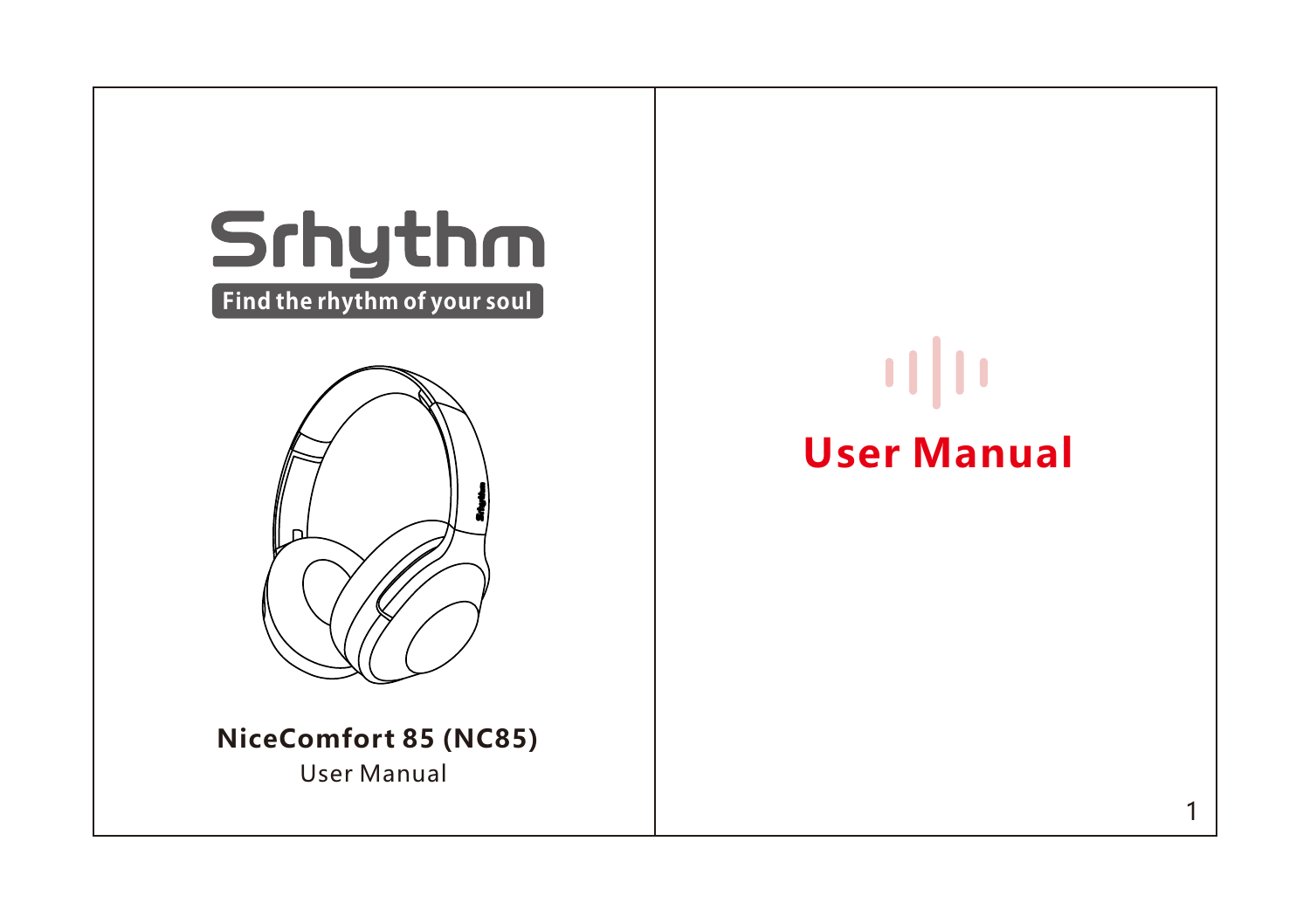# **Safety instructions**

### **Hearing safety:**

1.Please do not use headphone while driving and charging.

2.Please use cautiously and stop using headphone in dangerous situation.

3.Please do not listen for a long time at high volume to avoid hearing damage.

4.For your safety,please do not turn the volume too high while running outside to ensure that you can hear sound in your surroundings.

## **Operation Safety:**

1.Use original or certified cables for charging and voltage within 6.3V.Power will be cut off and start protection mode when the voltage exceed 6.3V and within 36V.Headphone will be broken when the voltage over 36V.

2.Keep away from children to avoid danger from improper use.

3.Avoid dropping headphone and operating in the extreme temperature. Please use headphone within operation temperature range:  $-15$  °C (5 F) – 55° C(131 F).

5.Do not use corrosive cleaner/oil to clean headphone 4.Do not submerge headphone in the water.

6.Turn off headphone Bluetooth and ANC function to save power when you do not use headphone.

# **At a Glance**



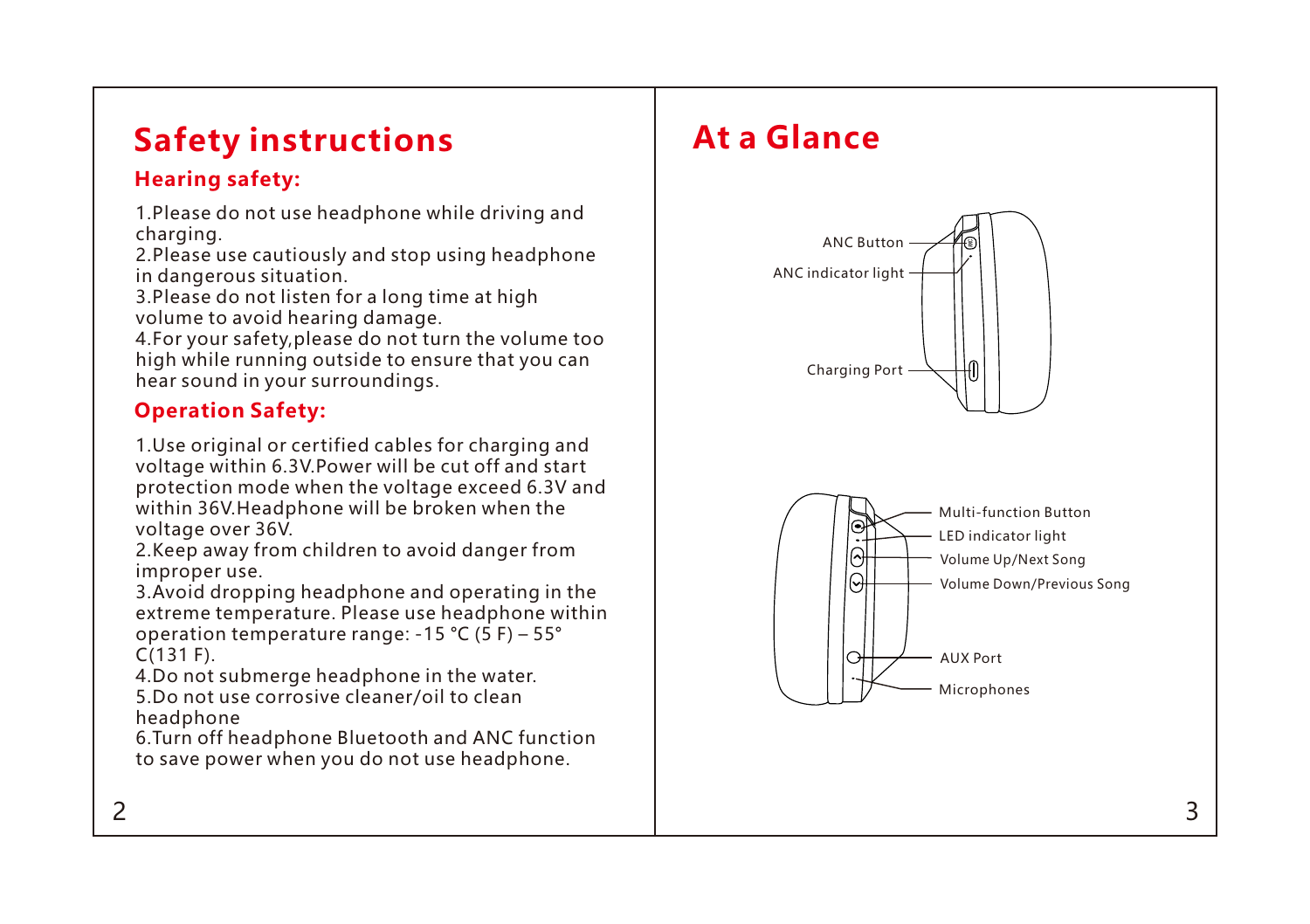# **How to Use**

### **Use ANC Function**



To turn on ANC, press the ANC Button when Bluetooth turned on; Long press 3 seconds the ANC Button when Bluetooth turned off;

(the LED indicator light green color will be off when (the LED indicator light will be green when ANC ON) To turn off ANC, press the ANC Button:

ANC OFF)

### **Use Transparncy Function**



Press the ANC button to switch between ANC mode, Normal mode and Transparency mode

### **Use Bluetooth Function**

1.Hold the Multi-function Button for 3-5 seconds to turn headphone Bluetooth on,then enter pairing mode.(the LED indicator light will be blue and red flashing quickly.) 2.Start your mobile phone Bluetooth and find

headphone Bluetooth pairing name "NC75 Pro" to click

it to pair.(the LED indicator light will be blue flashing slowly after pairing successfully.)  $\bigcirc$  3-5S

3.Hold the Multi-function Button for 3-5 seconds to turn headphone Bluetooth off.

Note: If NC85 is not paired with any devices within 5 minutes after Bluetooth turned on, it will automatically shut down to save power .

Press to adjust volume. Long press to skip to next/previous song.



 $\bigcirc$ 

Press the Multi-function Button to play/pause music or answer/end call.

( O ) 2

Double-press the Multi-function Button to reject an incoming call.

# **Function Details**

### **Easy Pairing**

pairing mode.(the LED indicator light will be blue and red flashing quickly.) 1. Hold the Multi-function Button for 3-5 seconds to turn headphone Bluetooth on,then enter

2. Keep headphone and your mobile phone as close as possible during pairing process.

4. If you are asked for a password/PIN code during pairing procedure,please enter "0000" (four zeros). 3. Turn on your mobile phone Bluetooth. Search for headphone Bluetooth signal on mobile phone and click "NC85" to pair.(the LED indicator light will be blue flashing slowly after pairing successfully.)

### **Pair to the Second Bluetooth Device**

1. Please make sure that headphone is connected to the first Bluetooth device successfully and music is not playing.

2. Hold the Multi-function button until the headphone switch off and continue with the steps "Easy Pairing"(Let the headphone re-enter pairing mode,the LED indicator light will flash blue and red alternately).

3. Pair headphone with the second device according to "Easy Pairing" steps.

4. Return to the first Bluetooth device and pair it with headphone again. Now both of your devices are paired with headphone.

 $4\overline{5}$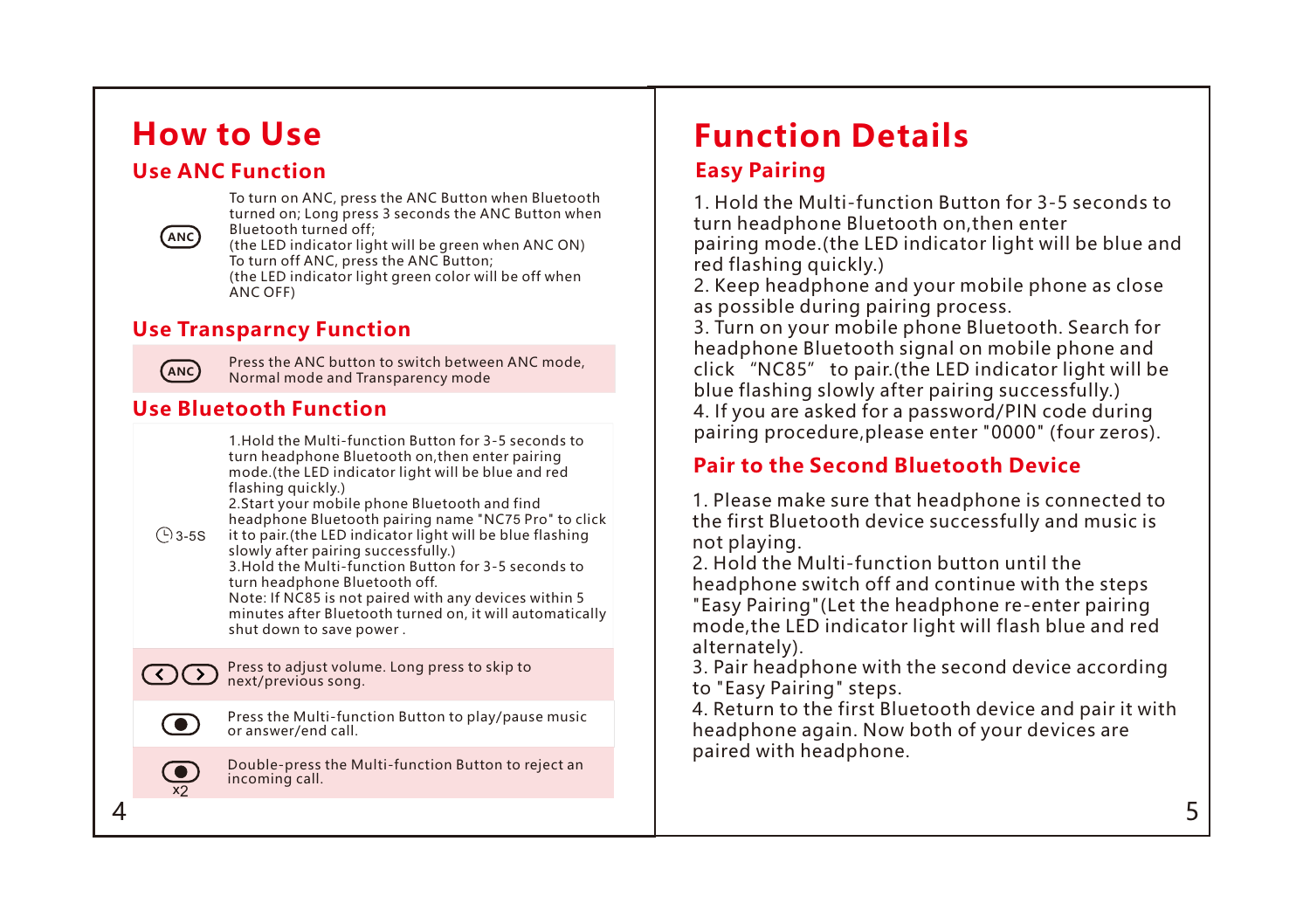### **Active Noise Canceling(ANC) Mode**

To turn on ANC, press the ANC Button when Bluetooth turned on; Long press 3 seconds the ANC Button when Bluetooth turned off;

To turn off ANC, press the ANC Button; (the LED indicator light will be green when ANC ON)

(the LED indicator light green color will be off when ANC OFF)

### **Transparency Mode**

Press the ANC button to switch between ANC mode, Normal mode and Transparency mode

### **Wired Mode**

Headphone support AUX input for wired external audio source connection. Simply turn headphone Bluetooth off and plug in the audio cable.

**ANC also works in wired mode.Microphones only works in Bluetooth mode,not for wired mode.**

#### **Please note that CAN NOT adjust volume on headphones in wired mode.**



### **Voice Dialing**

Press both "Volume Up" and "Volume Down" buttons simultaneously to activate voice dialing function(compatible with iPhone Siri and selected Android voice dialing software).

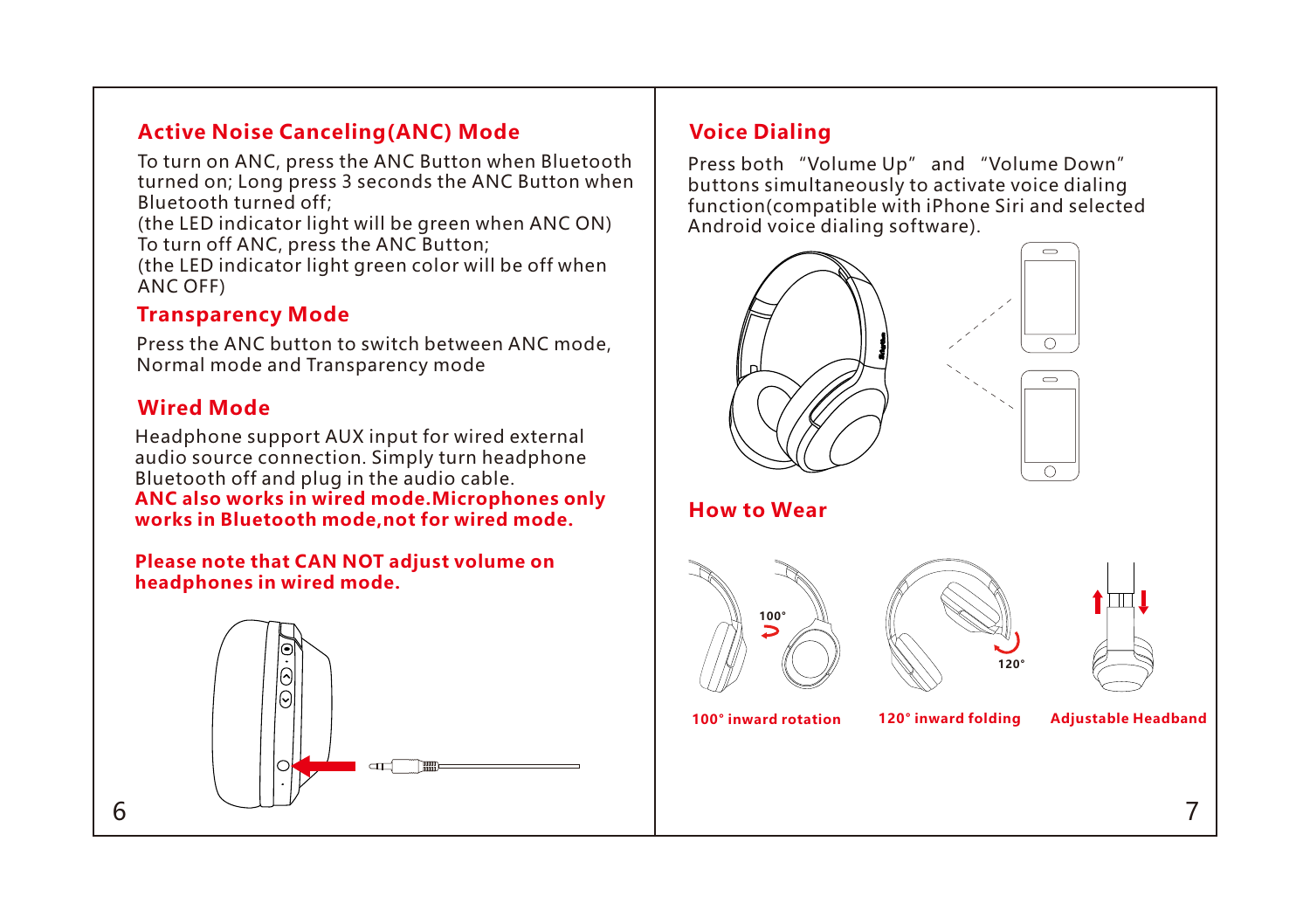# **Airplane Adaptor Connection**



# **Headphone Specification LED Indicator Light**

- Pairing: Blue and red lights flash alternately
- Paired: Blue light flashes
- Playing: Blue light slowly flashes
- Charging: Red light turns on
- Full Charge: Red light turns off or Blue light turns on
- Battery Low: Red light turns on with voice prompt
- ANC ON: Green light turns on
- ANC OFF: Green light turns off

• Bluetooth OFF: Blue and red lights turn off \* Please kindly note that perhaps sometimes these LED indicator light color will be mixed to become other colors(pink,purple,etc.) occasionally.

# **Technical Specification**

•**Net weight:** 266g •**Bluetooth profile:** A2DP, AVRCP, HSP, HFP •**Impedance:** 32 Ω •**Use time:** 40 hours •**Input:** 5V/1A •**Frequency response:** 20–20KHz •**Bluetooth range:** 15m/33ft •**Battery capacity:** 750mAh •**Driver diameter:** Φ40mm •**Charging time:** About 2.5 hours •**Chip:** BES2300 •**Waterproof rating:** IPX4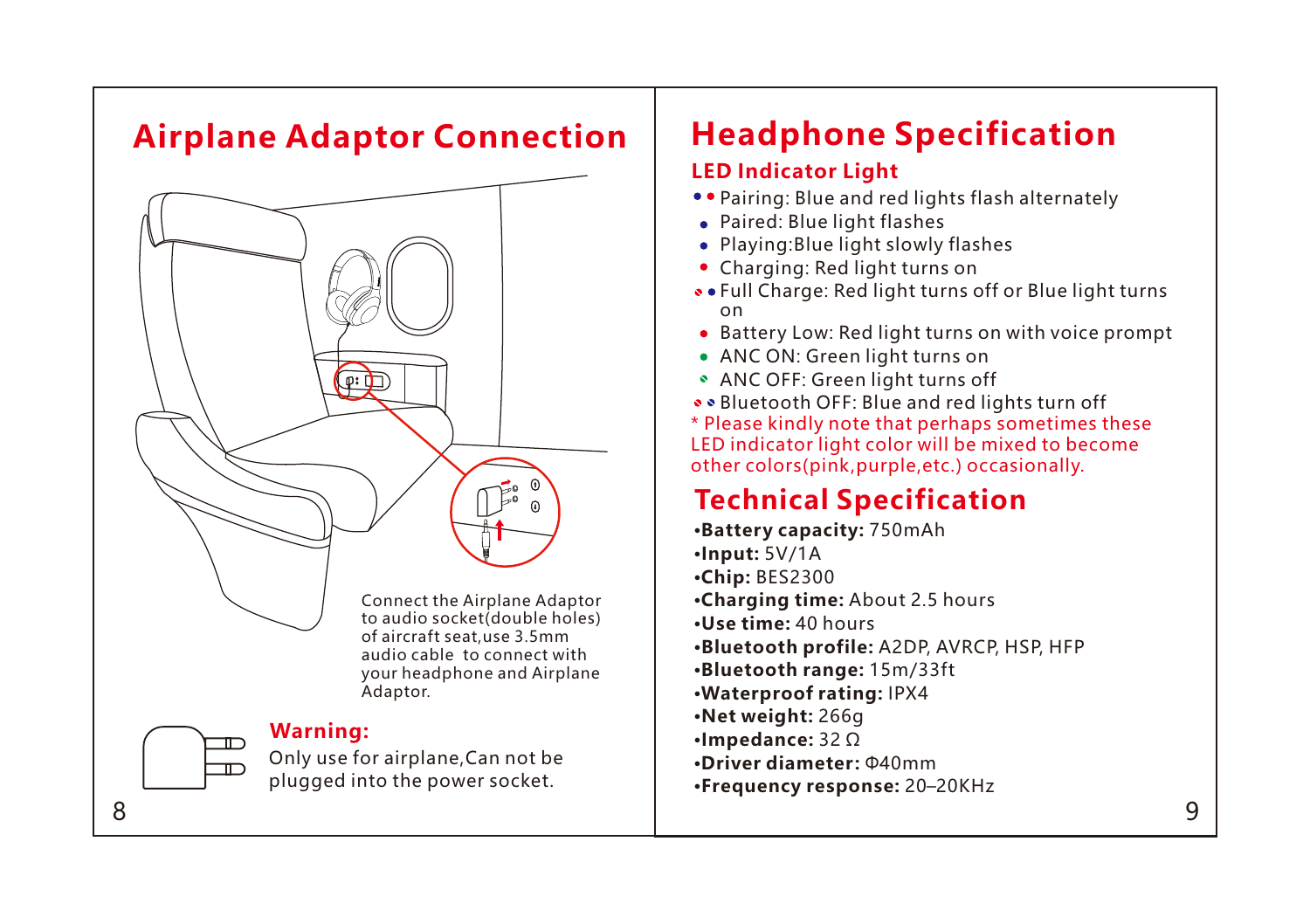### **Charging**

Start your mobile phone Bluetooth and find headphone Bluetooth pairing name NC85 to click it to pair.(the LED indicator light will be blue flashing slowly after pairing successfully.) Hold the Multi-function Button for 3-5 seconds to turn headphone Bluetooth off. Use the included micro USB charging cable to connect to headphone Charging Port. Connect the other end of charging cable to a computer USB port or USB wall charger under 6.3V voltage.Turn off headphone Bluetooth and ANC function before charging.Please don't use headphone while charging.The LED indicator light will be off or blue color when full of charge basing on headphone turn off status.



**If any issues, here tips for you:1. Full charge your headphone(don't use fast charger)2. Reset headphone by inserting audio cable into headphone audio socket then removing it. Or the upgraded NC85 headphones would be reset automatically when charging.**

10 11 **seconds. Delete Pairing: Hold both "Volume Up" and "Volume Down" buttons simutaneously for 5** 

# **Q&A**

#### **1. Q: Why can't headphone pair with my mobile phone?**

A: Please check if your headphone is in pairing mode or reconnection mode,check if Bluetoothsearch function of your Bluetooth device is turned on,if all done,then go to Bluetooth menu of your Bluetooth device,delete/ignore the headphone Bluetooth pairing name NC85.After that,you can try to reconnect Bluetooth according to above "Easy Pairing" steps.

#### **2. Q: Why can't headphone turn on?**

A: Please double check the battery status of your headphone.

#### **3. Q: Can I replace battery in the headphone?**

A: No,you can not.Headphone uses a built-in non-detachable Li-Polymer battery that can't be replaced.

#### **4. Q: Can I use headphone while driving?**

A: For your safety,we strongly recommend that you do not use headphone while driving to avoid distraction.

#### **5. Q: Why does headphone sometimes disconnects with Bluetooth device within 10 meters?**

A: Please check if there are any metal materials or obstacles within a relatively close range or your surroundings that perhaps interfering with Bluetooth connection.This may happen because Bluetooth is a radio technology which is sensitive to objects between headphone and other devices.

#### **6. Q: Why can't I hear any sound from my computer or mobile phone?**

A: Please check if output channel of your computer supports A2DP profile.Also check the volume settings on your headphone and computer/mobile phone.

#### **7. Q: Why am I unable to use headphone to control the volume of a track playing on an APP on my mobile phone?**

compatible with some APPs. A: Due to configurations of different application software,headphone may not be completely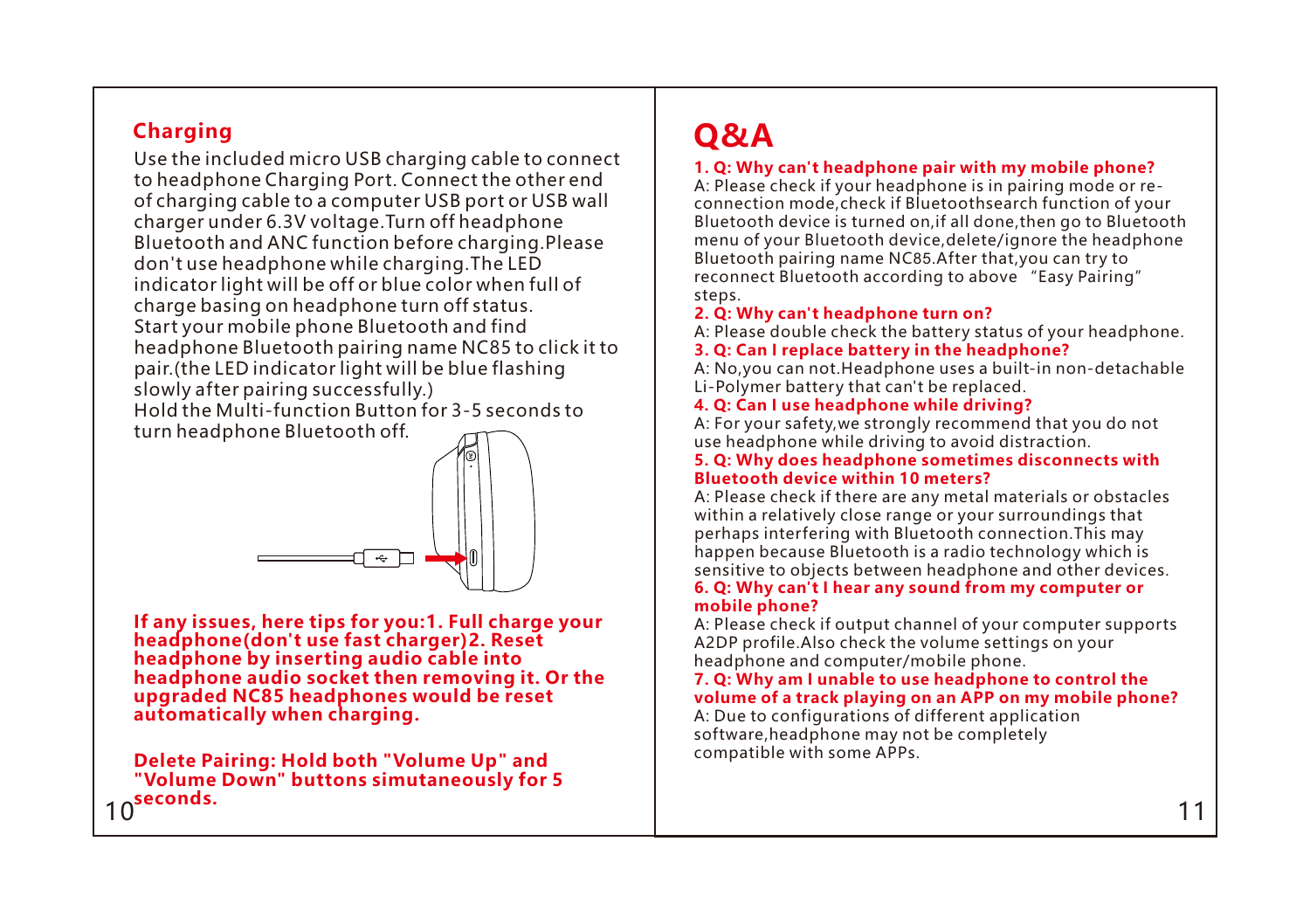**English**

# **English**

### **8. Q: What do I do if Bluetooth can not close or open?**

A: Please reset Bluetooth function of headphone by inserting an audio cable into headphone audio port,then removing it.Before re-connecting,kindly remember to delete/ignore headphone Bluetooth pairing name NC85 on your mobile phone.

#### **9. Q: Why does Bluetooth turn off when I connect an audio cable?**

A: This is one of our special features. When users insert an audio cable into headphone audio port, all Bluetooth feature buttons stop working and Bluetooth turns off. But,Bluetooth will be available again when audio cable is moved.

#### **10. Q: Why can't I turn headphone on/off?**

A: Please note that ANC and Bluetooth are indicated by the same LED indicator light(but different light color), with a green light for ANC and a blue light for Bluetooth. If you need to turn Bluetooth on/off,you can turn off ANC firstly in case that you make confused by the color lights.But you will be very familiar with the light color meaning after using few times because it is simple and easy.

#### **11. Q: Why does audio quality become poor on Windows PC?**

A: Some customers have mentioned poor audio quality on Windows PC.Please note that there are "Headset" and "Headphone" modes you can toggle by changing your output device.Selecting "Headphone Mode" will drastically improve the audio quality." Headset Mode" is designed for highly compressed VOIP calls, etc. That's not the fault of headphone product, that's just the limitation of that protocol.If you are in "Headphone Mode",the audio quality is fantastic.

# **FCC Caution:**

Any Changes or modifications not expressly approved by the party responsible for compliance could void the user's authority to operate the equipment.

This device complies with part 15 of the FCC Rules. Operation is subject to the following two conditions: (1) This device may not cause harmful interference, and (2) this device must accept any interference received, including interference that may cause undesired operation.

# **IMPORTANT NOTE:**

NOTE: This equipment has been tested and found to comply with the limits for a Class B digital device, pursuant to part 15 of the FCC Rules. These limits are designed to provide reasonable protection against harmful interference in a residential installation. This equipment generates, uses and can radiate radio frequency energy and, if not installed and used in accordance with the instructions, may cause harmful interference to radio communications. However, there is no guarantee that interference will not occur in a particular installation. If this equipment does cause harmful interference to radio or television reception, which can be determined by turning the equipment off and on, the user is encouraged to try to correct the interference by one or more of the following measures:

—Reorient or relocate the receiving antenna.

—Increase the separation between the equipment and receiver.

—Connect the equipment into an outlet on a circuit different from that to which the receiver is connected.

—Consult the dealer or an experienced radio/TV technician for help.